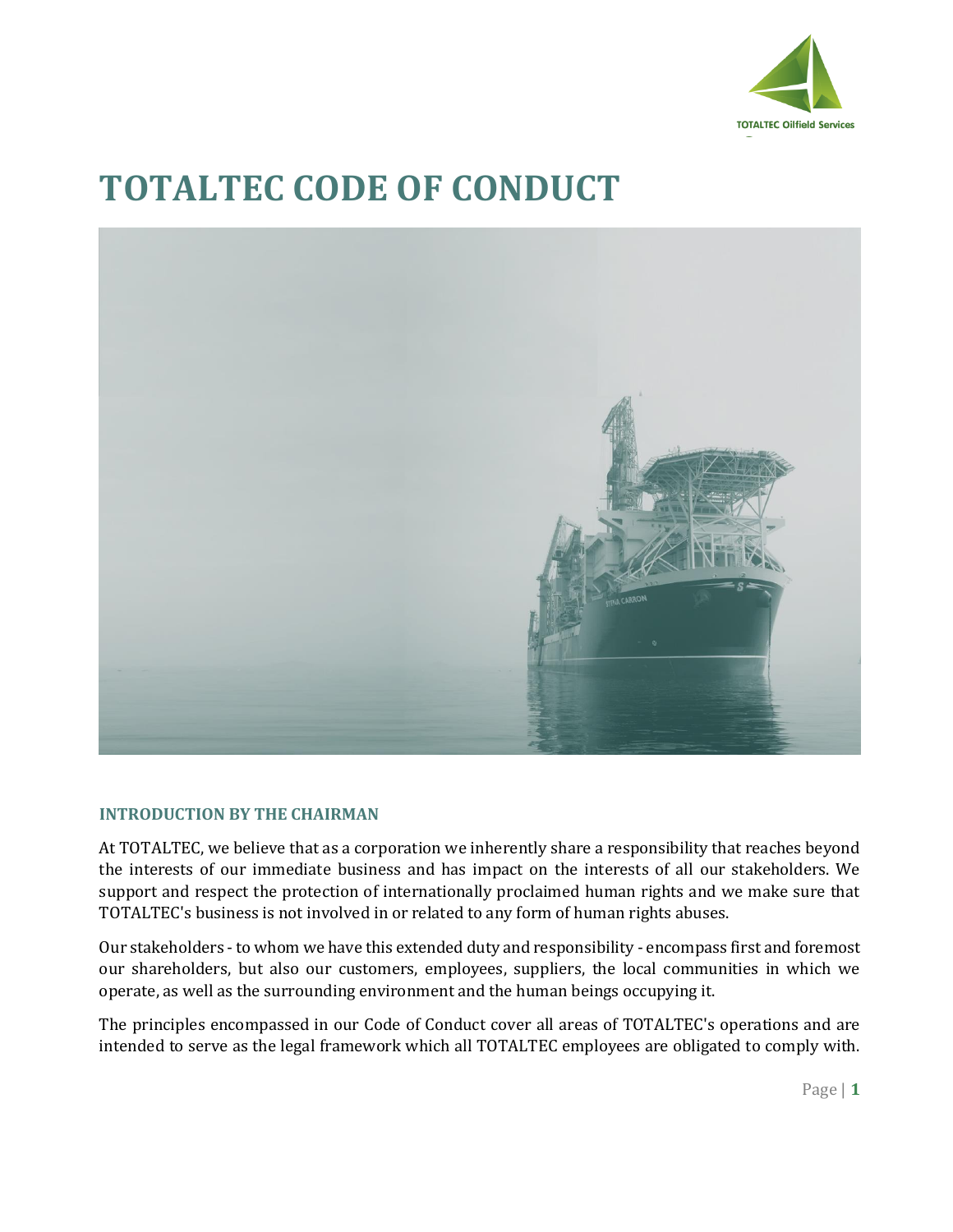

Our Code of Conduct has been developed against relevant codes of corporate governance and international standards and shall continue to be reviewed and updated in accordance with these standards. Please be assured that as a corporation, TOTALTEC will act accordingly in case of a breach of this Code of Conduct and that you, as an employee, are responsible for reporting any violation that may have occurred.

By adhering to our Code of Conduct we help to secure perpetuity of the vision TOTALTEC has set forth for our continued innovative and successful growth.

Lars Mangal

Chairman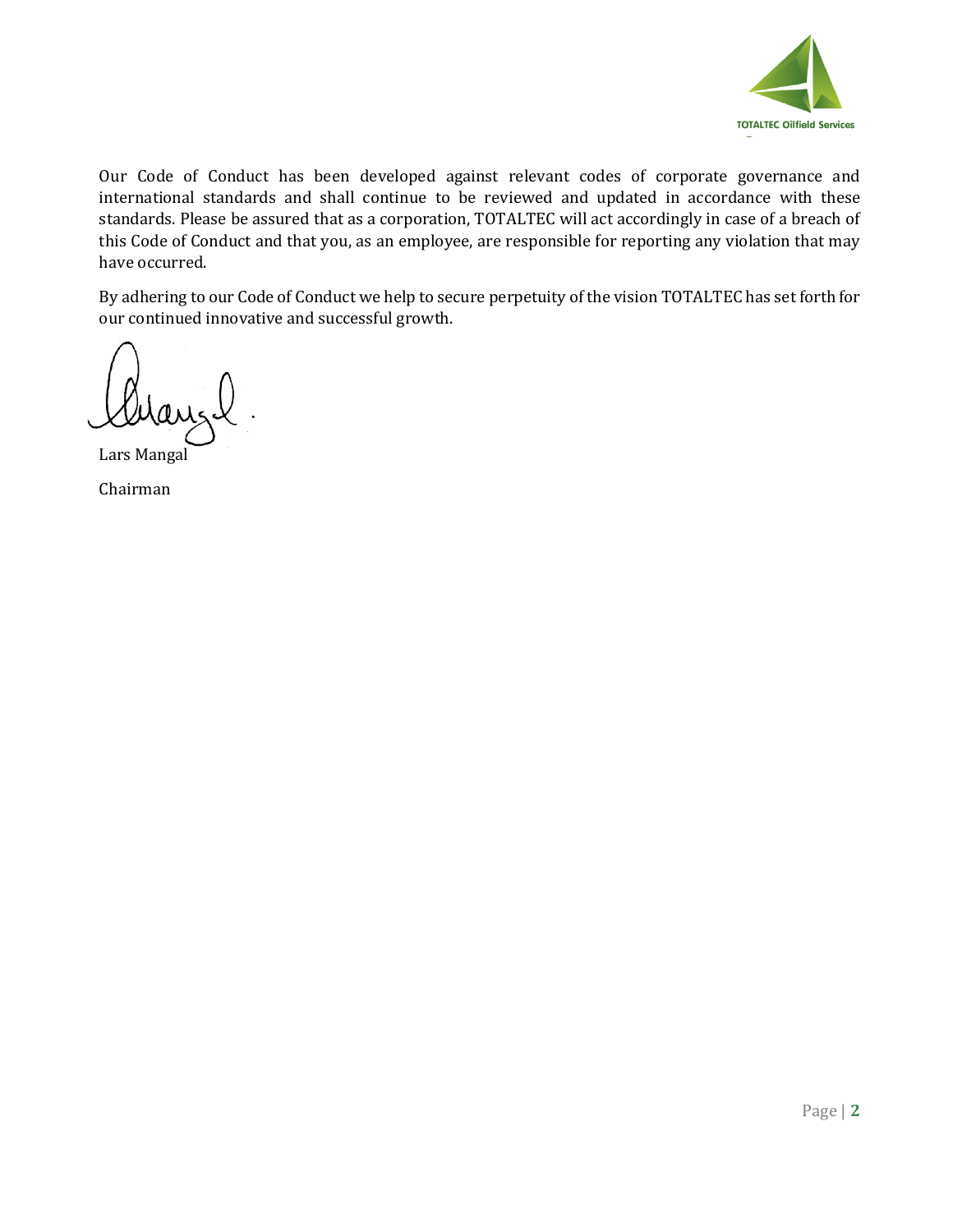

# **CONTENT**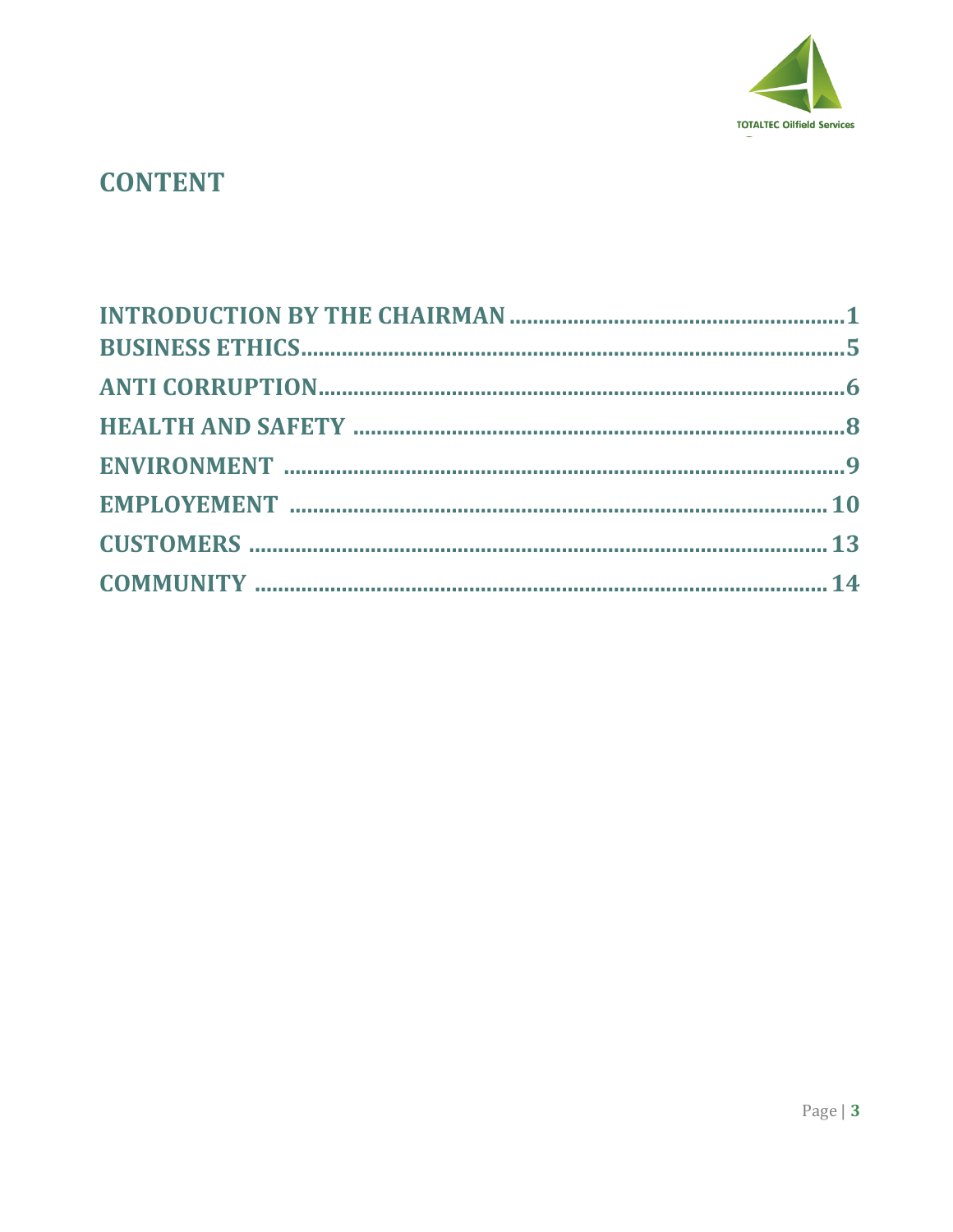

#### **INTRODUCTION**

This Code of Conduct is applicable to all companies in the TOTALTEC Corporation and all employees and consultants employed by any such company.

Each manager is responsible for ensuring that the principles set out in this policy are communicated to, understood and observed by all employees and for ensuring compliance in their area of responsibility.

The Board of Directors of TOTALTEC will not criticize management for any loss of business resulting from adherence to the principles set out in this policy.

No one in TOTALTEC has the authority to make exceptions or grant waivers with respect to this policy.

Regardless of how much difficulty encountered or pressure faced in performing our jobs, no situation can justify the willful violations of this policy.

Our reputation as a company and that of our employees andthis Code of Conduct reflects general principles to guide our employees in their day to day conduct which shall always be in compliance with this policy.

#### **COMPLIANCE, MONITORING AND REPORTING**

Compliance with this Code of Conduct will be continuously monitored and subject to review by the Board of Directors of TOTALTEC, supported by the Compliance Committee, if established. Compliance will be reported to stakeholders through TOTALTEC's Annual Report or, if applicable, the annual Corporate Social Responsibility Report.

Employees who reasonably suspect that there has been a breach of this Code of Conduct must report it to their line manager, senior management, or other mechanisms established by TOTALTEC® to report such breaches. We recognize that employees may be reluctant to report concerns for fear of retaliation and we will take disciplinary action against any employee who threatens or engages in retaliation, retribution or harassment of any person who has reported or is considering reporting a concern in good faith.

#### **REVIEW, GUIDELINES AND APPROVAL**

This Code of Conduct is subject to review by TOTALTEC's legal entity periodically.

From time to time, we may publish guidelines with respect to selected policies. Those guidelines are interpretive and administrative and are not part of this policy. Any employee who has questions concerning any aspect of these policies should not hesitate to seek answers from management or other sources indicated.

This Code of Conduct reflects general principles to guide our employees in their day to day conduct and cannot and is not intended to address every specific situation. As such, nothing in this policy prohibits or restricts TOTALTEC from taking any disciplinary action on any matters pertaining to employee conduct, whether or not they are expressly discussed in this document.

This Code of Conduct is approved by the Board of Directors of TOTALTEC.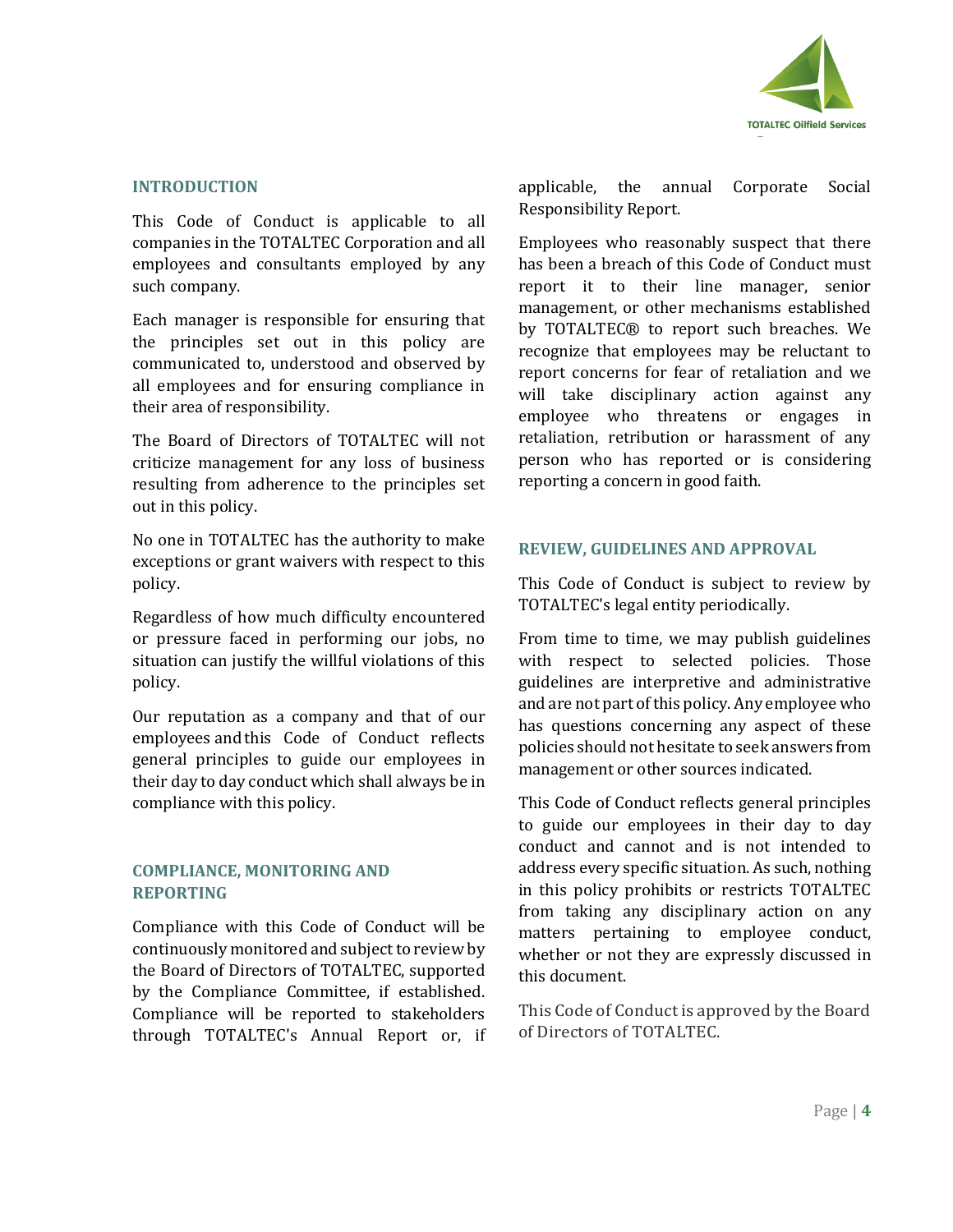

# **BUSINESS ETHICS**

Our employees and officers are responsible for developing, approving and implementing plans and actions designed to achieve corporate objectives. The methods we employ to attain results are as important as the results themselves.

Our employees and officers should conduct their business affairs in such a manner that our reputation will not be damaged if the details of their dealings should become a matter of public discussion.

We strive to do business with customers and suppliers of sound business character and reputation and we do not knowingly support any public or private organization, which supports discriminatory policies or practices.

We expect all our employees to perform their work with honesty, truthfulness and integrity, hereunder to respect and abide by the guidelines expressed in this policy.

The high quality of our employees and officers is our greatest strength. The professionalism and dedication of employees ensure that we are competitive in the short term and well positioned for continued success in the long term.

It is our policy to comply with all governmental laws, rules and regulations applicable to our business. However, even where the law may be permissive, we will follow the course leading to the highest degree of integrity.

Our employees and officers must deal fairly with each other and with TOTALTEC's suppliers, customers, competitors, and other third parties.

Our directors and officers support, and expect all employees to support, any fellow employee who

passes up an opportunity that would sacrifice ethical standards.

All employees are responsible for the immediate and accurate reporting to higher management of work-related information of importance to this policy.

We strongly encourage dialogue among employees and officers to make each other aware of situations that give rise to ethical questions and to articulate acceptable ways of handling those situations.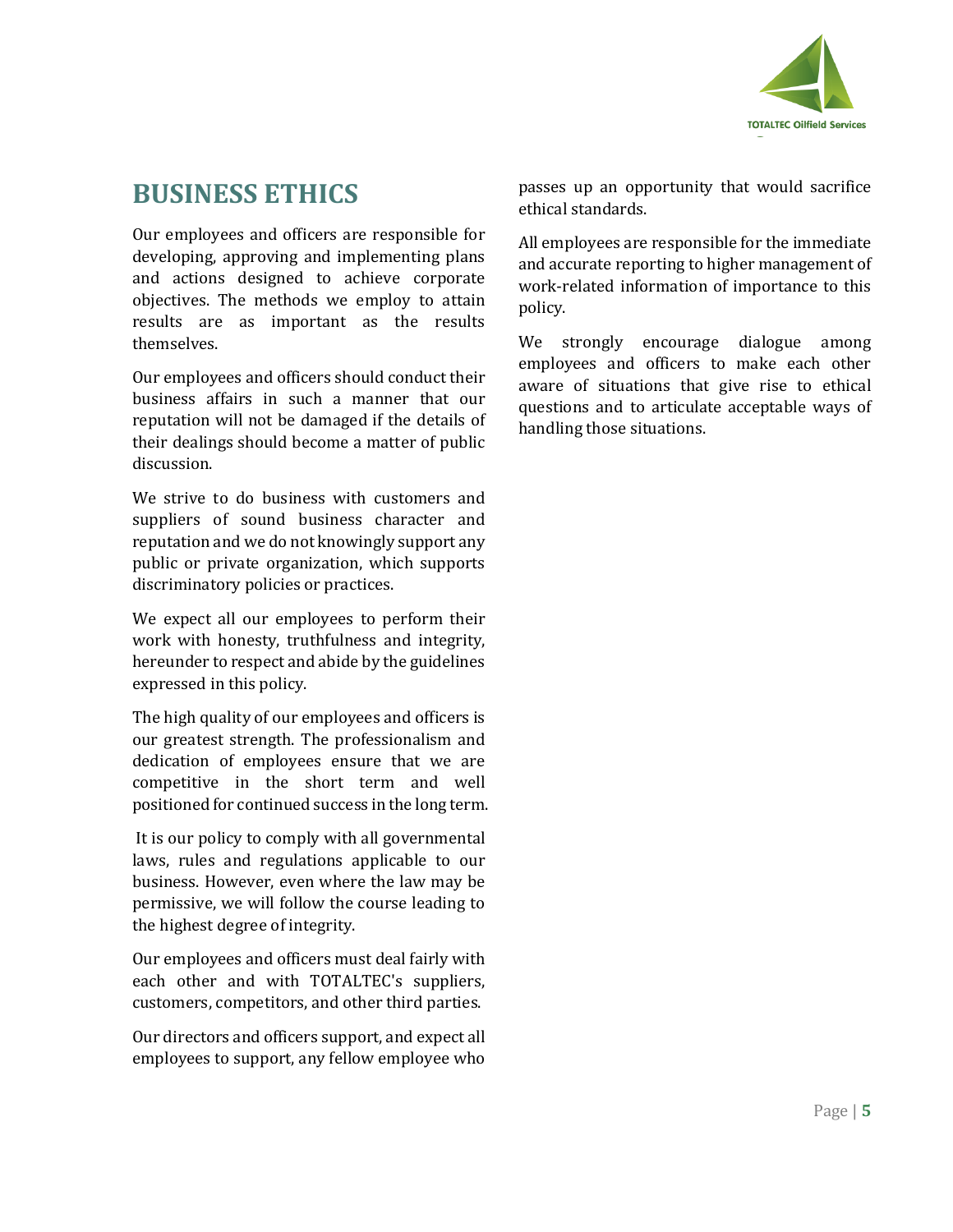

# **ANTI-CORRUPTION**

TOTALTEC will work against corruption in all its forms, including extortion and bribery. This section describes TOTALTEC's policy with regards to corruption, transparency and anticorruption measures.

### **BRIBERY**

Bribery is to offer, promise or give any undue monetary or other advantage, whether directly or through intermediaries, to a person (the recipient). A bribe is a gift bestowed to influence the recipient's conduct or alter the recipient's behavior in relation to the performance of official duties in order to obtain or retain business or ether improper advantage. In short terms, bribery is where a sum of money or a gift alters the behavior of a recipient whereby the recipient acts in violation of the recipient's public or legal duty. As such, bribery results in a behavior or decision by the recipient not consistent with the legal duties of that person. The purpose of bribery is to result in a commercial or personal advantage not in compliance with the law. Bribery is a crime and punishable under all legal systems.

Bribery is strictly prohibited and we will enforce a strict zero-tolerance approach to instances of bribery.

If one of our employees receives funds or ether assets (including those provided as preferential treatment to the employee for fulfilling his or her responsibilities) for assisting in obtaining business or for securing special concessions from TOTALTEC, his or her employment will be terminated immediately and criminal proceedings may be initiated.

#### **FACILITATION PAYMENTS**

Facilitation payments are ethically questionable payments made by a person (the facilitator) to secure or speed up routine actions such as issuing permits or releasing goods held in customs. A facilitation payment will result in the facilitator receiving only what the law permits, but in a more speedy fashion. It is also considered a facilitation payment if a government official refuses to perform his or her duty unless a payment is made.

As a company, we are strongly opposed to facilitation payments and such are strongly discouraged. Therefore, every employee shall do his or her outmost to avoid facilitation payments and, where illegal (e.g. as is the case under the UK Bribery Act), shall be prohibited from making such facilitation payments.

### **GIFTS**

Gifts such as merchandise or products as well as personal services or favors may not be offered unless deemed appropriate by special occasion, local custom or traditions and only if the gifts have a nominal value.

The nominal value shall be determined by the head of operations in the relevant territory and shall be in accordance with local custom and tradition; in case no nominal value is set by the head of operations, such gifts may never exceed USD 250.00 in value.

In case local customs mandate that presenting gifts only with nominal value will result in the recipient being offended or affronted, our employees may be allowed to exceed the nominal value. However, this is subject to prior approval from the Chairman only.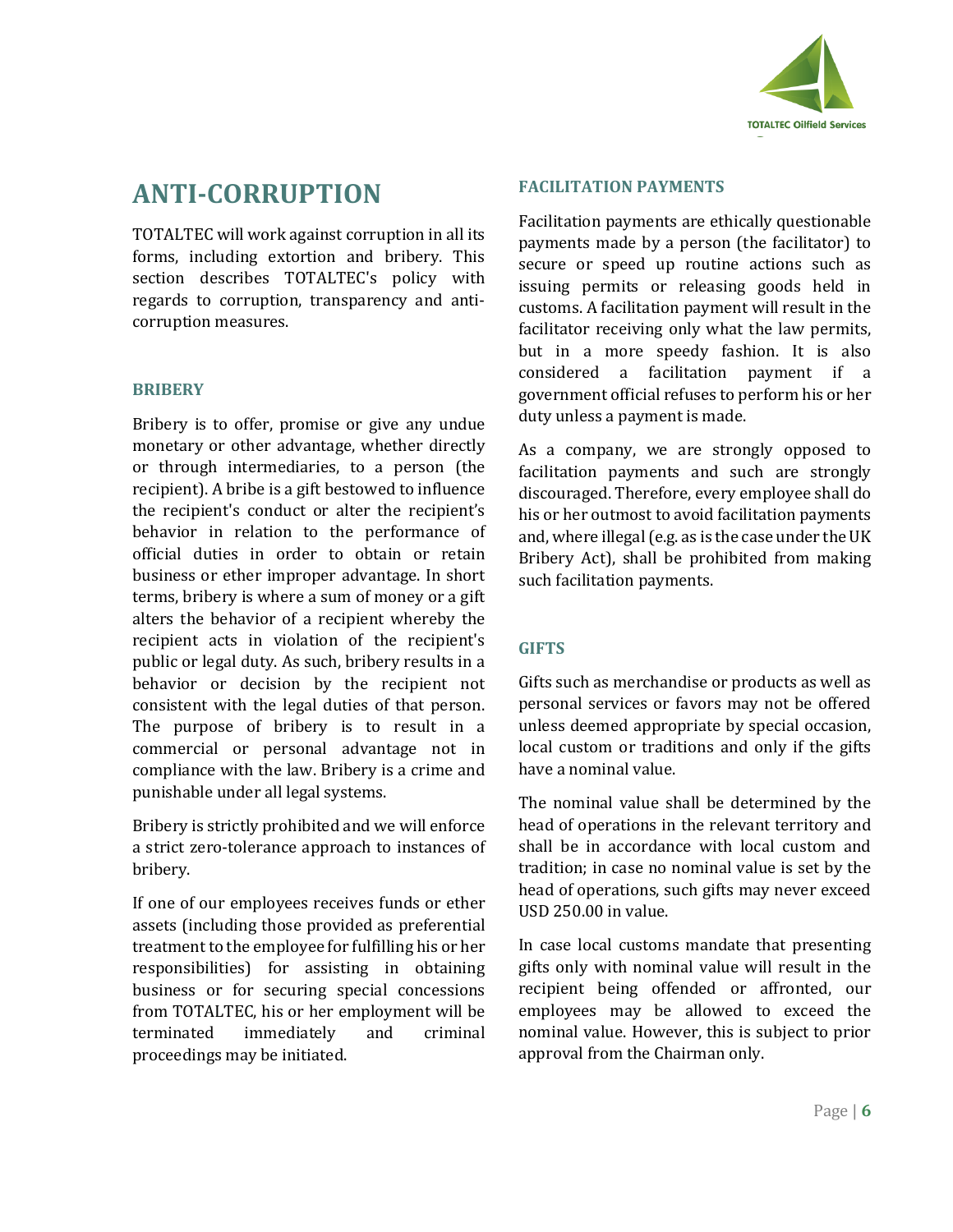

Gifts must only be offered where this can occur in strict compliance with the recipient's company governance and/or code of conduct.

Gifts of cash may never be offered.

### **ENTERTAINMENT**

Normal business entertainment such as lunches, dinners, theatre visits, sporting events, and the like, is appropriate when of a reasonable nature and when conducted in the course of a meeting or another occasion where the purpose is to hold bona fide business discussions or to foster better business relations.

All such entertainment where the value exceeds USD 500.00 per person should be reported by the employee to his or her supervisor. If practical, this should be reported in advance.

Our employees may not offer tickets or invitations to entertainment where they will not be present at the event with the recipient.

Finally, entertainment must only be offered where this can occur in strict compliance with the recipient's company governance and/or code of conduct.

### **CONTRIBUTIONS, DONATIONS AND SPONSORSHIPS**

It is our policy to not contribute, donate or sponsor, promote or solicit any specific political or religious agenda or direction. As such, our employees may not contribute to, promote or solicit any political or religious agenda or direction for or on behalf of TOTALTEC, or otherwise act in a way which could be construed to this effect.

Obviously, our employees are free to personally exercise the right to make political or religious contributions, promotions or statements in accordance with law. Such contributions or statements may never be or appear to have been made for or on be- half of TOTALTEC.

We will not reimburse any employee for political or religious contributions, and employees should not attempt to receive or facilitate such reimbursements.

The above does not apply to TOTALTEC membership of industrial conferences, employer's organizations, confederations or similar organizations working for and on behalf of the industry segment in which we operate. Such memberships are always subject to approval by the Chief Executive Officer.

Likewise, the above does not apply to sponsorships in local communities, participation in charity or similar activities if said sponsorships are non-religious and non-political and if the value of such sponsorship or charity donation does not exceed USD 1,500.00.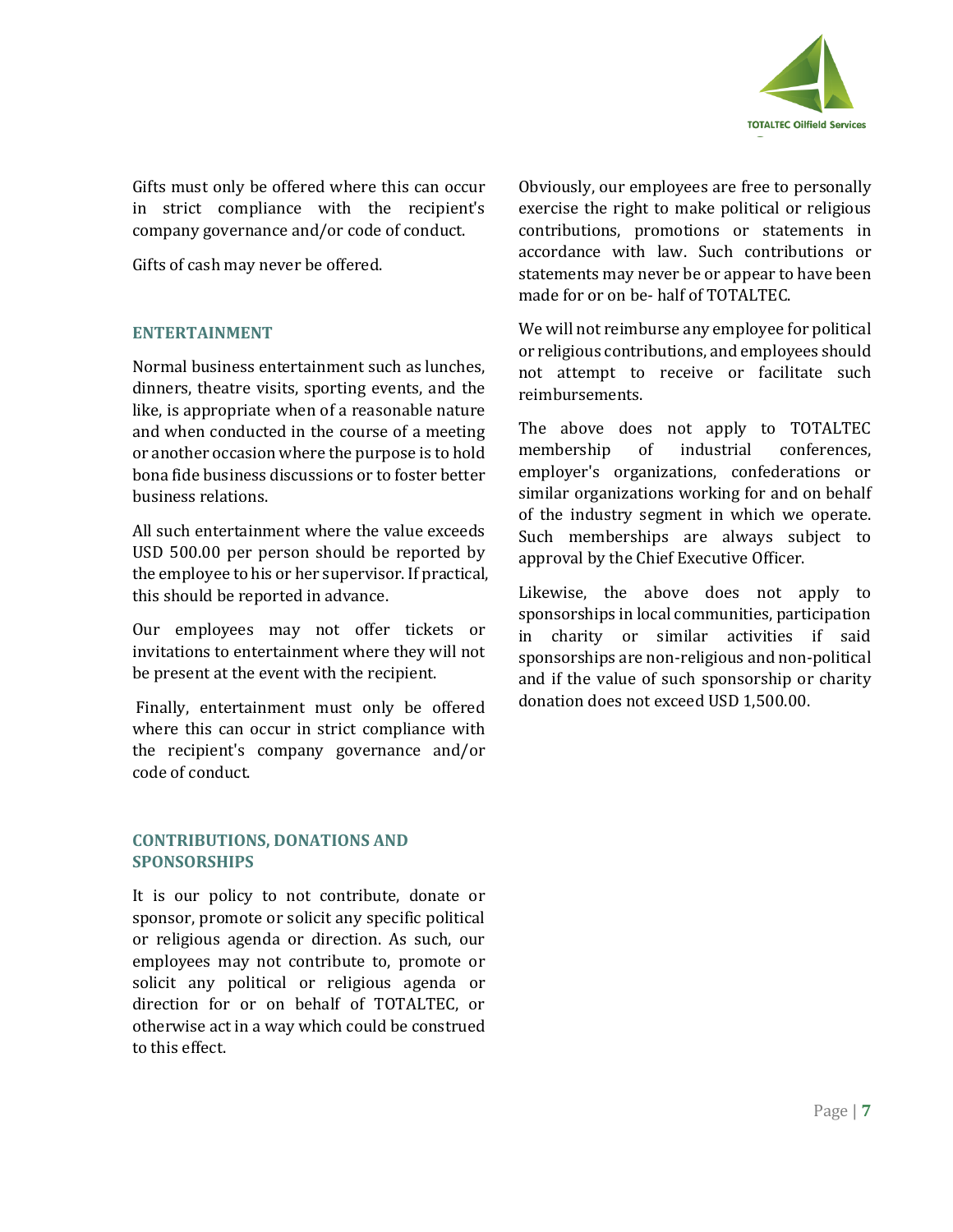

# **HEALTH AND SAFETY**

Our paramount concern is the health and safety of our employees, customers and everyone else that comes into contact with our activities. This concern reaches far beyond such measures required under applicable law, and we and any of our employees will ensure that any and all reasonable measures are taken to protect any person against personal injury when involved in or related to one of our activities.

Health and safety underpins all our operations and even if we may be focused on future developments in technology, all our employees are aware that safety is not an issue of the future, but an imminent element of every second.

Any situation where a person (being employee or non-employed) is injured in relation to one of our activities must be reported to senior management. The person responsible for Health and Safety is a member of TOTALTEC's senior management and reports directly to the Chairman.

Any injury or near miss incident is reported in our incident reporting system. Statistics of performance in health and safety are kept and analyzed to ensure implementation and improvement of best practices protecting the health and safety of individuals.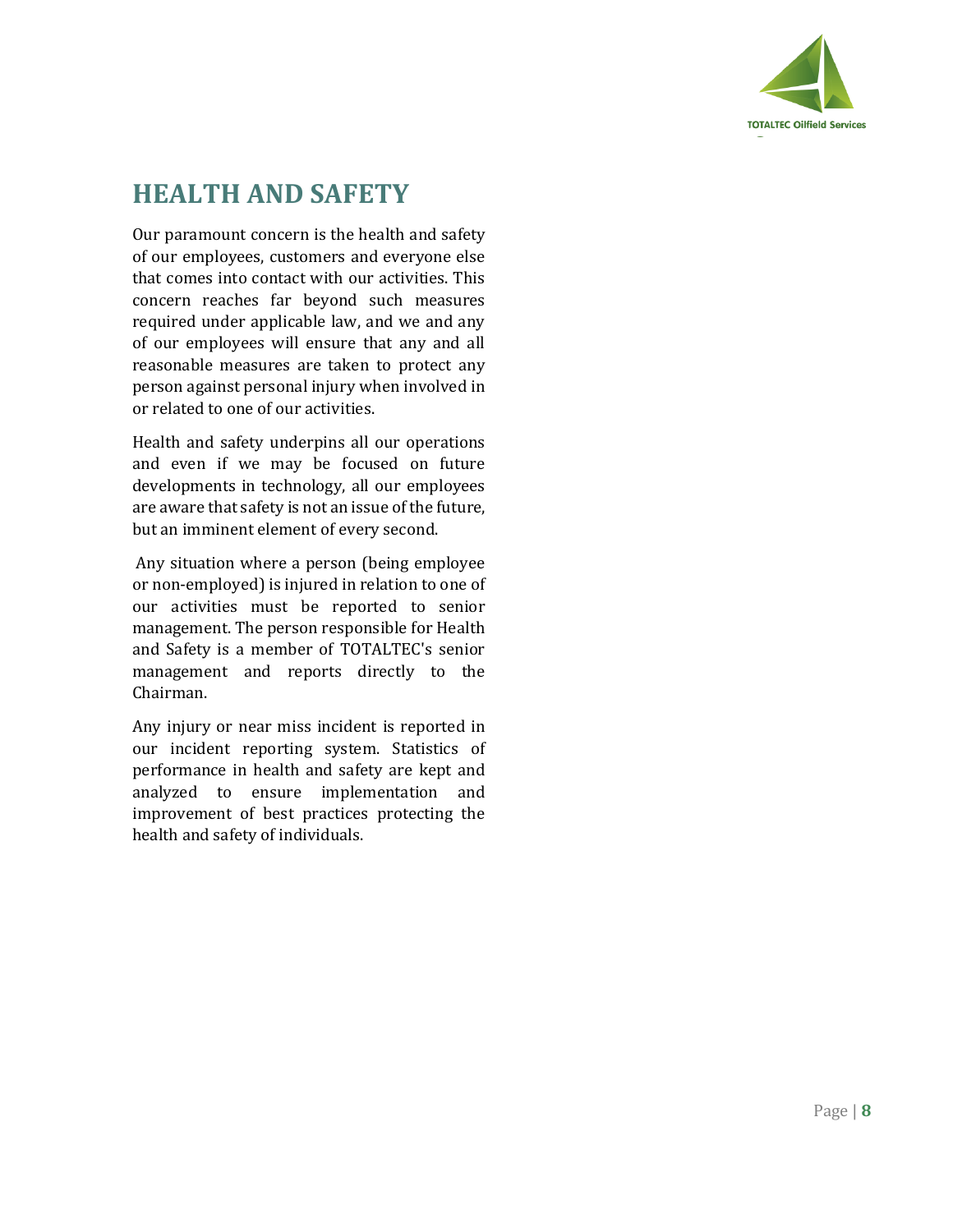

# **THE ENVIRONMENT**

Respect for and preservation of the environment is a key element of our business proposition and as such an integrated way of thinking in TOTALTEC.

We do support a precautionary approach to environmental challenges and we are willing to undertake initiatives to promote greater environmental responsibility. We actively encourage the development and diffusion of environmentally friendly technologies.

Any near miss environmental incident is reported in our incident reporting system and analyzed to ensure implementation and improvement of best practices in order to protect the environment to the benefit of us all.

At any local operation we will ensure that respect for the environment is applied such that sustainability and recycling is promoted and secured to the greatest extent reasonable possible.

One of our core competencies is to provide services that minimize negative impact on the environment. This results in actual reduction of carbon footprint whenever a customer applies our services.

Any un-intentional (potential) discharge into the environment of damaging substances in relation to one of our operations is reported to senior management. The person responsible for preservation of the environment is a member of TOTALTEC's senior management and reports directly to the Chairman.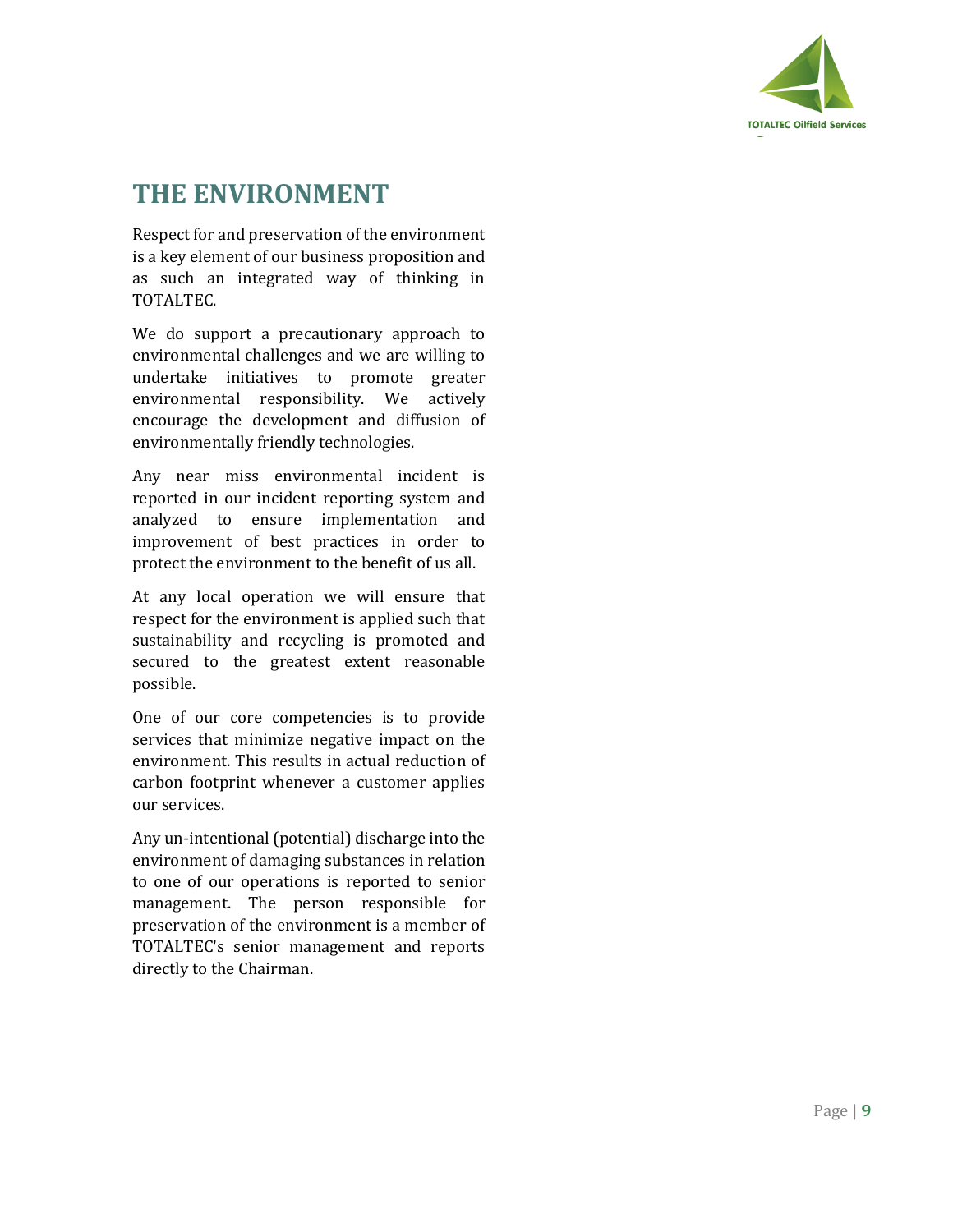

# **EMPLOYMENT**

We believe that our employees are our most valuable asset, even if not shown in the balance sheet of the corporation.

We ensure the freedom of association of our employees and we recognize the right to collective bargaining.

TOTALTEC will work to eliminate all forms of forced and compulsory labor, the effective abolition of child labor and the elimination of discrimination in respect of employment and occupation. We actively participate in the wellbeing of our employees, beyond what can be expected with regards to protection of the health and safety of employees when performing work.

#### **SUBSTANCE ABUSE**

We recognize that tobacco, alcohol or drug dependency is a treatable condition. To the extent required, we will offer pro- grams to help employees deal with substance abuse. Employees who acknowledge or suspect they have such dependency are encouraged to seek advice and to follow appropriate treatment promptly before it results in job performance problems.

An employee who has a substance abuse problem or is undergoing treatment therefor is not permitted to work in certain positions identified by management as being critical to the safety and wellbeing of employees, the public or the corporation.

No one of our employees with alcohol or drug dependency will be terminated due to a request for help in overcoming that dependency or because of involvement in a rehabilitation effort.

All TOTALTEC sites are drug-free, non-smoking and non-alcohol work places and any employee may, subject to applicable law, be subjected to random drug and alcohol testing. TOTALTEC may conduct unannounced searches for drugs and alcohol on properties owned or controlled by TOTALTEC.

### **EXERCISE**

We will actively support any reasonable exercise and sports activities involving employees. Where food is being served at TOTALTEC sites, we will ensure that employees will have a low-fat alternative, and that a selection of fruit is available.

### **DIVERSITY**

At TOTALTEC, we consider diversity as a strength.

TOTALTEC is an equal opportunity employer and we will apply equal employment opportunities in conformance with all applicable laws and regulations to individuals who are qualified to perform job requirements.

We administer our personnel policies, programs and practices in a non-discriminatory manner in all aspects of the employment relationship, including recruitment, work assignment, promotion, transfer, termination, wage and salary administration. and selection for training.

All managers and supervisors are responsible for implementing and administering this policy. Further, such persons are responsible for maintaining a work environment free from any unlawful discrimination, and for promptly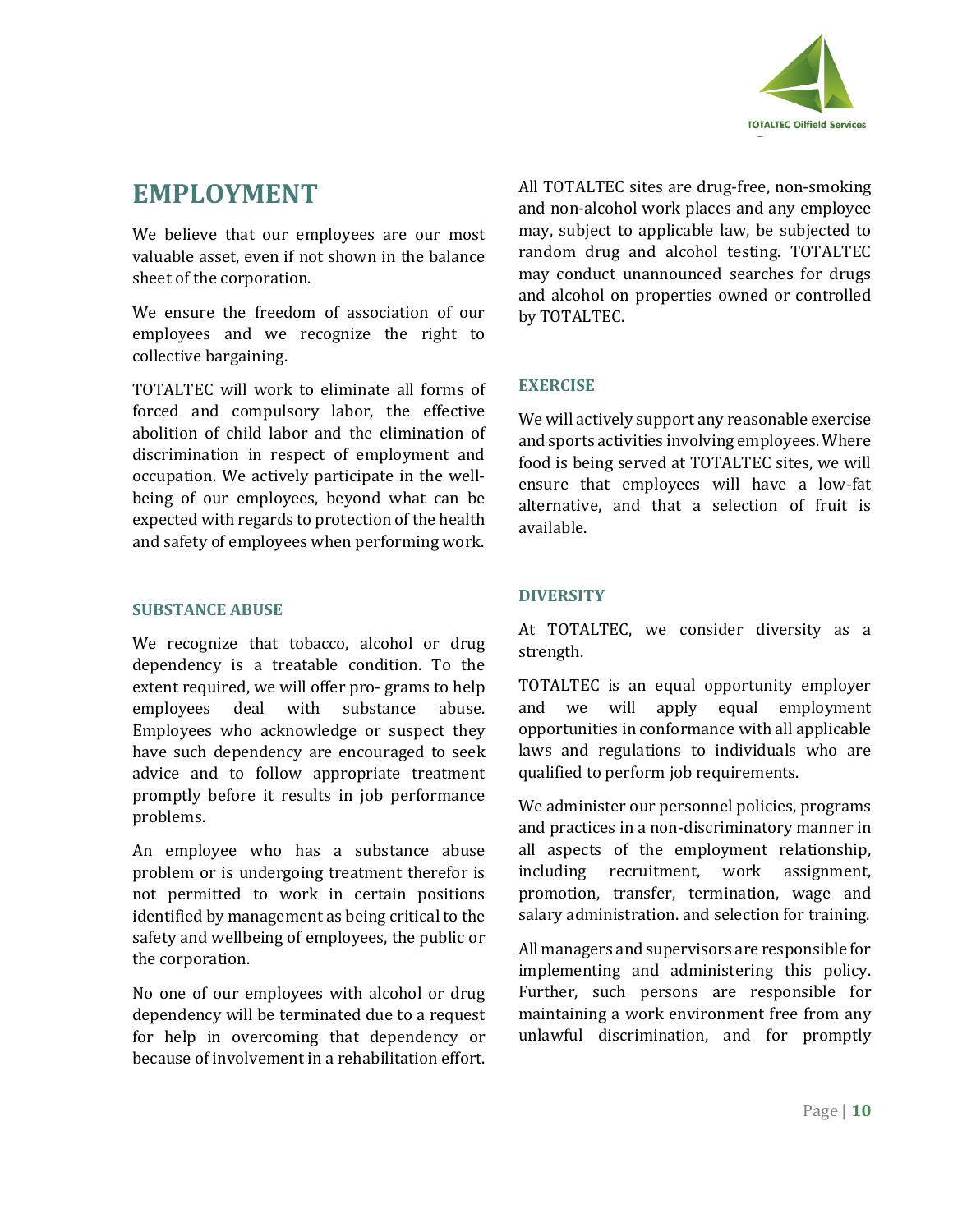

identifying and resolving any problem areas regarding equal employment opportunity.

Individuals who believe they have observed or been subjected to prohibited discrimination should immediately report the incident to their supervisors, higher management, or their designated Human Resources Department contacts.

Individuals will not be subjected to harassment, intimidation, discrimination, or retaliation for exercising any of the rights protected by this Code of Conduct and the various Equal Employer Opportunities legislation.

### **HARASSMENT**

We prohibit and have a zero-tolerance policy towards harassment in any or our workplaces. We believe that a work environment that fosters mutual employee respect and working relationships free of harassment will result in better and more productive employees.

Forms of harassment include, but are not limited to, unwelcome verbal or physical advances and sexually, racially, or otherwise derogatory or discriminatory materials, statements, or remarks. All employees, including officers and managers, will be subject to disciplinary action up to and including termination for any act of harassment.

Individuals who believe they have been subjected to harassment should immediately report the incident to their supervisors, to higher management, or the Human Resources Department. All complaints will be promptly and thoroughly investigated.

Employees, managers or officers who observe or become aware of harassment should immediately advise their higher management, or the Human Resources Department.

All our officers and managers will ensure that no retaliation will be taken against any employee because he or she reports a problem concerning possible acts of harassment. All employees can raise concerns and make reports without fear of reprisal.

### **WORK ENVIRONMENT**

We encourage an open-door policy such that all employees can ask questions, voice concerns, and make appropriate suggestions regarding business practices.

### **COMPLIANCE WITH POLICIES**

Any employee is expected to report promptly when expecting violations of law, our policies or internal controls, so that management can take appropriate corrective actions, hereunder initiate internal or external investigation and control measures.

It should be noted that any employee has access to alternative channels of communication depending on the subject matter, for example financial control functions, internal audit functions and internal investigations.

Any person involved in responding to questions, concerns, complaints, and suggestions are expected to use appropriate discretion regarding anonymity and confidentiality, although the preservation of anonymity and confidentiality may or may not be practical, depending on the circumstances.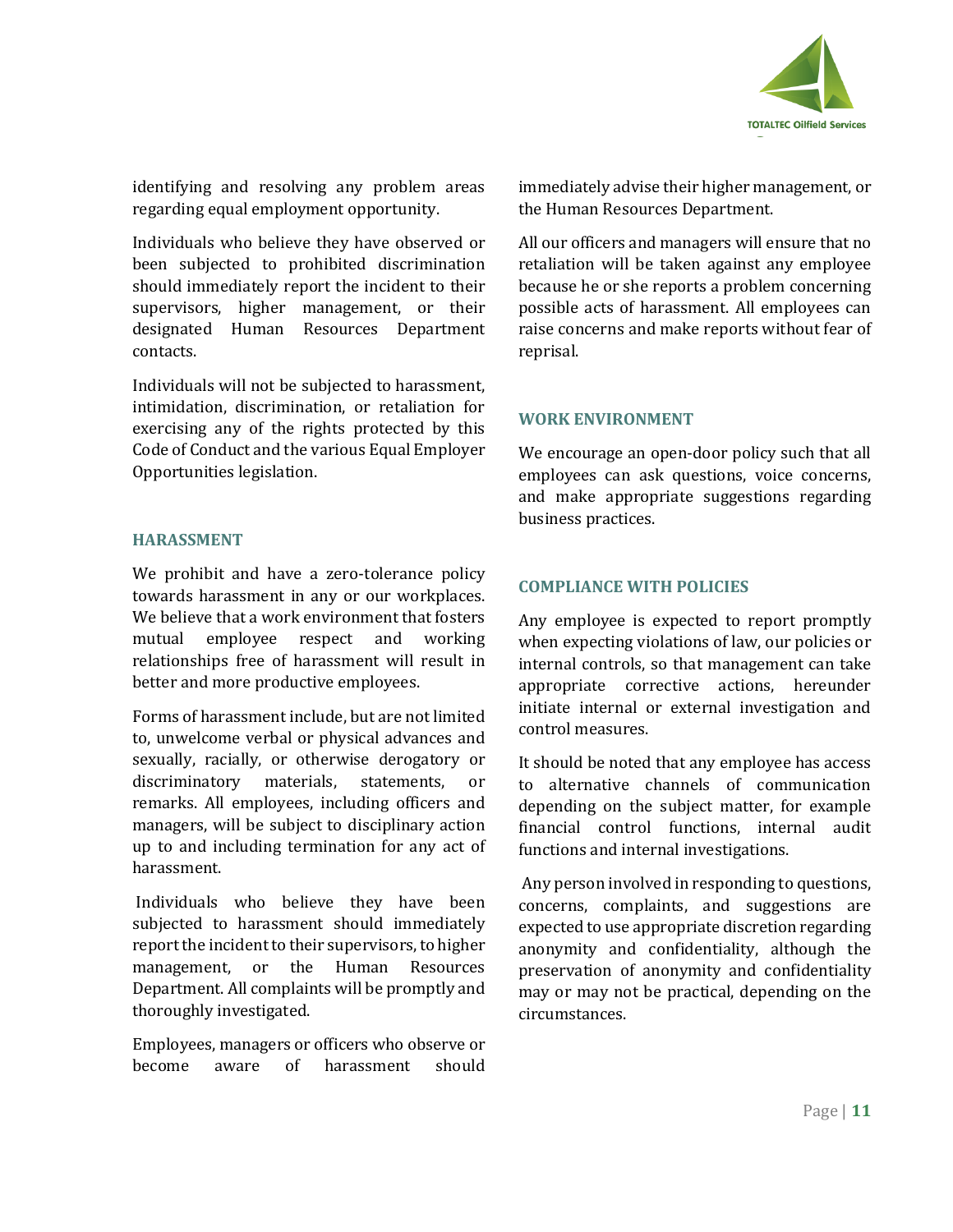

Failure to behave honestly and failure to comply with law, our policies, and/or our internal controls may result in disciplinary action, up to and including termination with cause.

Any member of management is briefed on how such reports are to be addressed.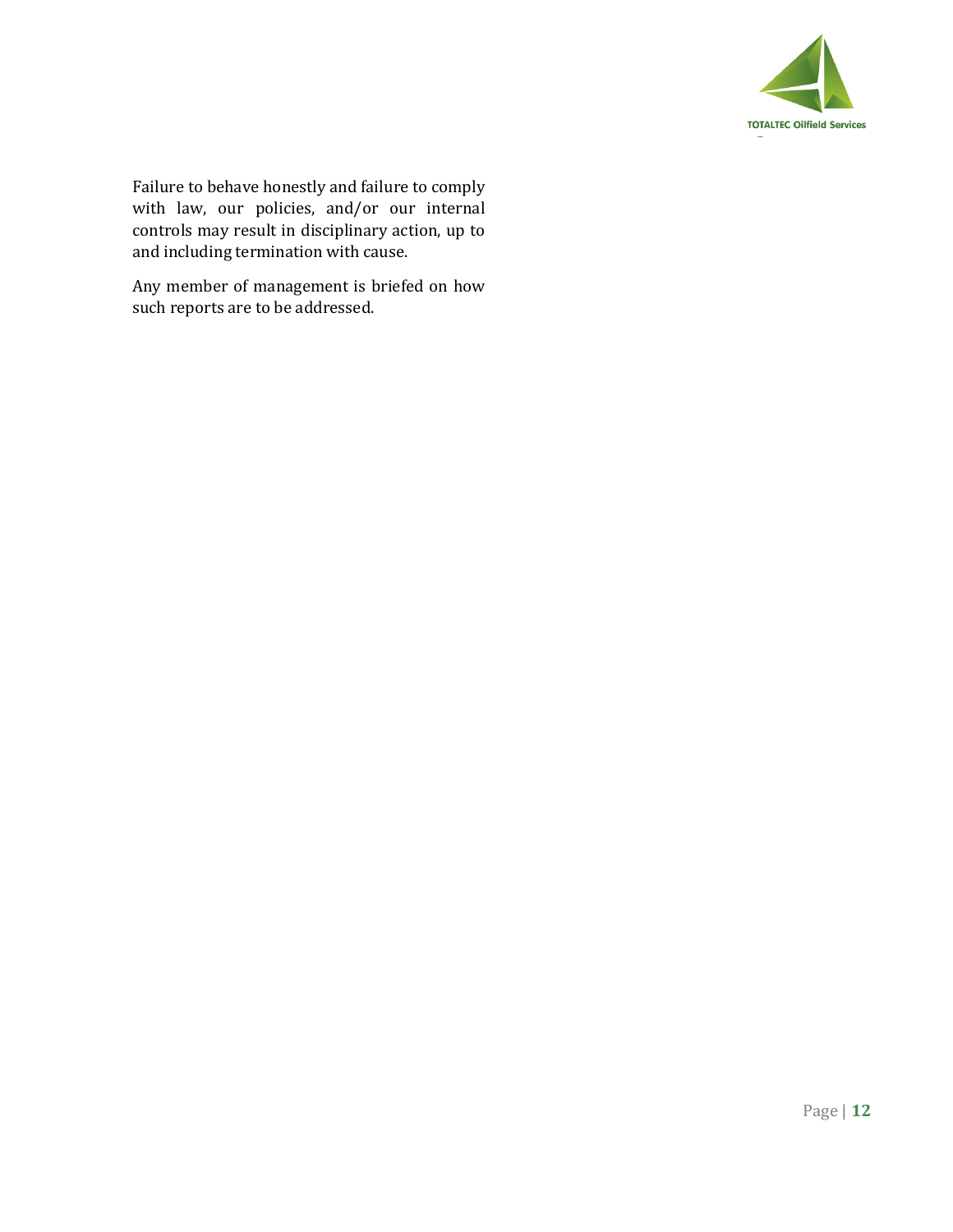

## **CUSTOMERS**

We consider all our customers as business partners and will ensure an open and transparent partnership with our customers. Frequent, relevant and informative communication with the representatives of our customers on how we best can and cannot serve their best interests, is considered a short term and long-term asset to the benefit of the partnership and the parties involved in it.

It is our policy to provide services and products that excel in quality and reliability and at any time conform to industry best practices and responsible standards of performance, hereunder taking due care and consideration to protection of the environment and the health and safety of all people involved. To the extent that our services and products do not excel in quality, reliability and industry best practices and responsible standards of performance, we will ensure an open dialogue with our customers in the best interest of the partnership.

At any time, we will strive to furnish correct, accurate, truthful and sufficient information about our services and products, including all details of the terms and conditions of sale, such that our customers can make informed purchasing decisions with full transparency.

We shall at any time seek to communicate truthfully, accurately and objectively in our advertising and other communications. All interactions with our customers are considered confidential of nature and all our employees and officers are under duty to maintain confidentiality and keep full secrecy with regards to any dealings with our customers.